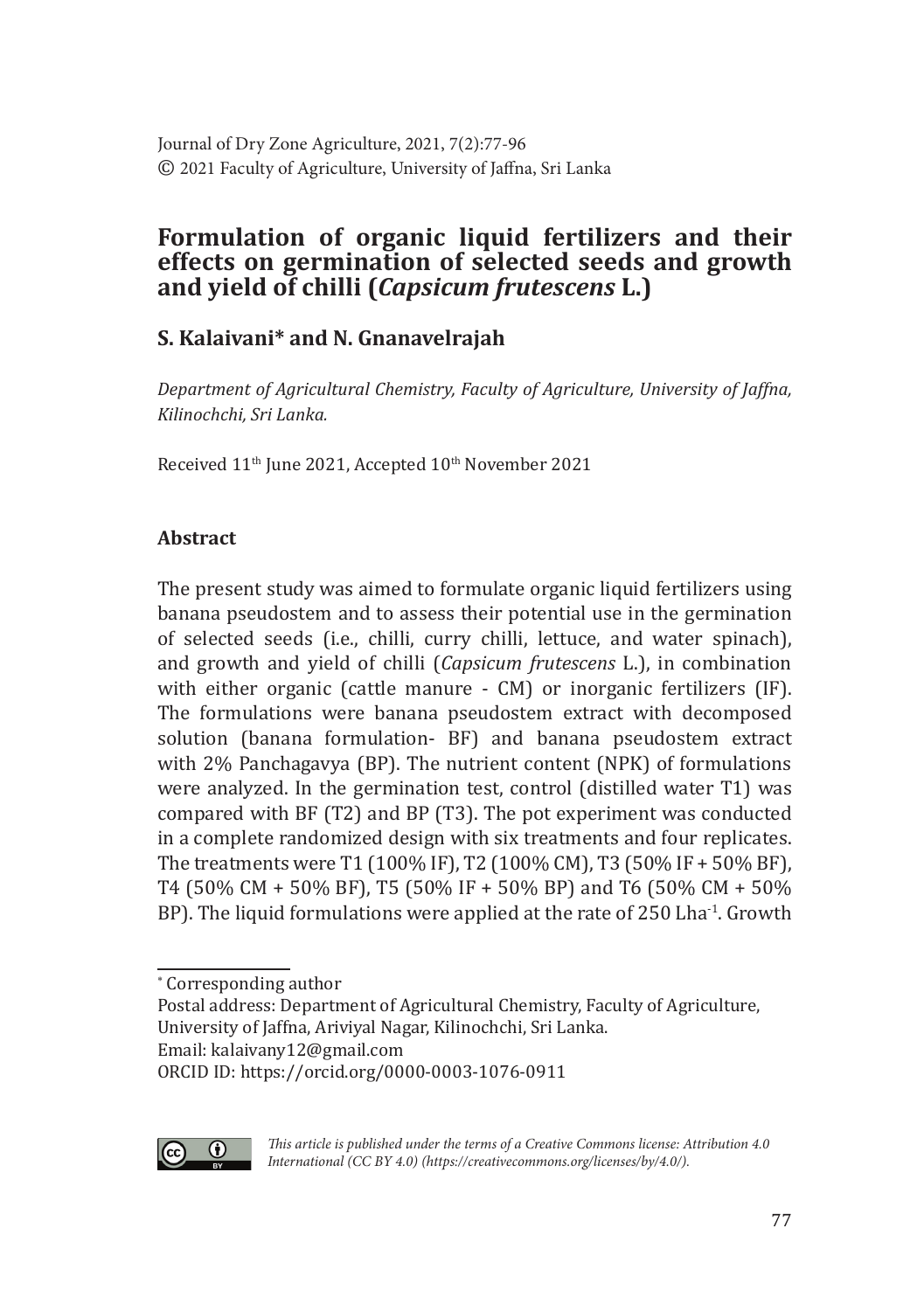parameters namely the number of leaves per plant, plant height and yield were measured. Results of nutrient analysis of formulations indicate that BF had 365 ppm N, 1320 ppm P, and 8097 ppm K, while BP had 601 ppm N, 1930 ppm P, and 8619 ppm K. The results indicated that the highest germination percentage was recorded in T2 (BF) in all selected seeds. Vigour index was higher in T2 (BF) and T3 (BP) treatments than in the control. Significant differences among treatments in plant height of chilli were only observed at the second and sixth week. However, the number of leaves showed significant differences during the second, fourth and sixth weeks. Among the treatments, the highest yield was recorded in T6. Moreover, all foliar treatments T3, T4, T5, and T6 performed better than T1.

**Keywords:** banana formulation, banana pseudostem extract, *Capsicum frutescens*, Panchagavya

## **INTRODUCTION**

The current farming system mostly depends on chemical fertilizers, which may negatively affect soil health, soil organisms, environment, and human health. The Sri Lankan government spends almost US\$ 13,200 for the importation of inorganic fertilizer (Central Bank of Sri Lanka, 2020). In the present agricultural system, improving crop production on a sustainable basis is a quite challenging issue. To address this problem, integrated nutrient management is an attractive alternative where organic and inorganic nutrients are applied in combination to get ecological as well as economic benefits in farming systems (Gruhn *et al*., 2000).

The availability of organic fertilizers is very limited in the local market. However, the organic sources (i.e., plant residues and animal wastes) are abundantly available in the environment. With increasing environmental awareness, agricultural wastes can be used for efficient conversion into biomaterials. Using fresh animal waste as fertilizer may cause undesirable effects because it can damage the plants and environment (Millner *et al*., 2014). Therefore, it is advisable to add partially decomposed waste in the form of decomposed solution and Panchagavya. It has been reported that decomposed solution of cow dung and cow urine was an effective nutrient source when used in combination with other organic sources (Thamilini *et al.*, 2020).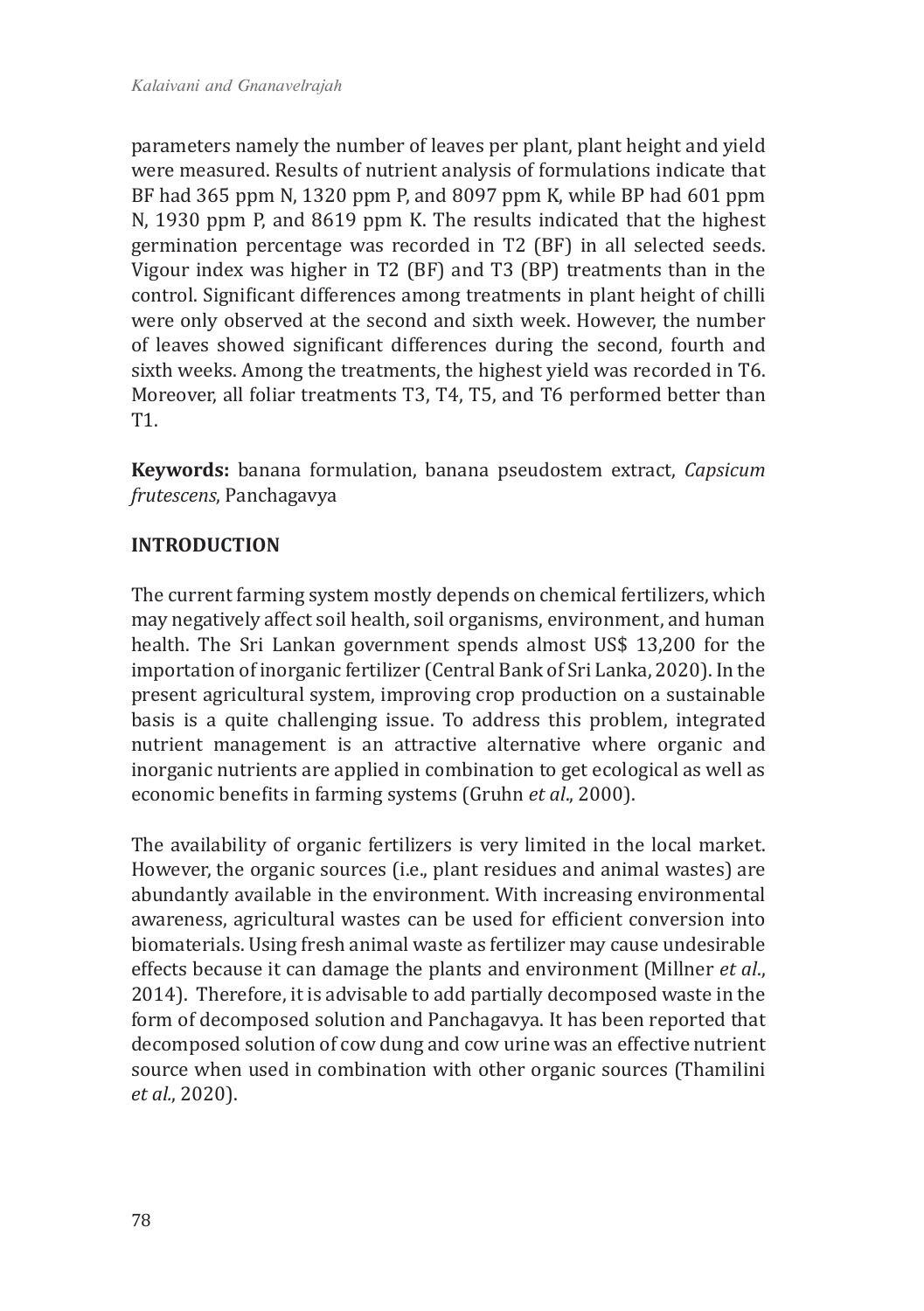Another waste material that is underutilized in Sri Lanka is banana Pseudostem. Banana is one of the important tropical fruit crops widely grown all-around the country. The banana tree is a non-seasonal crop and their cultivated extent in Sri Lanka is around 45,497 ha (Department of Census and Statistics, 2017). In addition to the banana fruit, a large volume of biomass in the form of pseudostem is generated as waste. Banana pseudostem consists of macronutrients, micronutrients, and growth hormones such as cytokinin and gibberellins (Kolambe *et al.*, 2013). Using pseudostem, products like fibre, fabrics, paper, organic liquid fertilizer, candy, vermi-compost, etc., have been developed in other countries, especially in India (Mohapatra *et al*., 2010). In the northern region of Sri Lanka where banana is commonly cultivated, however, the pseudostem is underutilized. Currently the challenges faced by the farmers and households is the disposal of pseudostem. Huge amount of pseudostems are dumped in roadsides, which leads to environmental problems. As banana pseudostem is rich in macro and micronutrients, it can be incorporated to enhance the quality of organic fertilizer.

Meanwhile, Panchagavya comprises five products obtained from cow, namely dung, urine, milk, curd, and ghee. When the above five bovine products are reasonably blended and utilized, these have an inexplicable positive influence on crops (Swaminathan *et al.*, 2007). Panchagavya plays a vital role in organic agriculture. It consists of almost all the macronutrients, micronutrients, and growth hormones, and also numerous kinds of microorganisms which would help to improve soil quality (Maheshwari *et al*., 2007). The use of these organic inputs can be helpful to obtain higher nutrient content and uptake by crop and good soil health for the subsequent crops.

Foliar fertilization provides benefits when absorption by the plant root is not to the required level, or soil nutrient level is less than the optimum for plant growth. Foliar application is also recommended when soil pH is either highly acidic or alkaline which limits the nutrient uptake by roots, high weed invasion, or nematode infestation. Foliar application is also useful as a preventive method to avoid nutrient deficiencies, especially, micronutrients by using a minute amount of fertilizer (Patil *et al*., 2010). In addition, it is also possible to combine fertilizers with other agrochemicals which could reduce the cost of application (Oosterhuis, 2009).

The importance of organic fertilizers has long been realized, however, very few research has been conducted in Sri Lanka to study the usage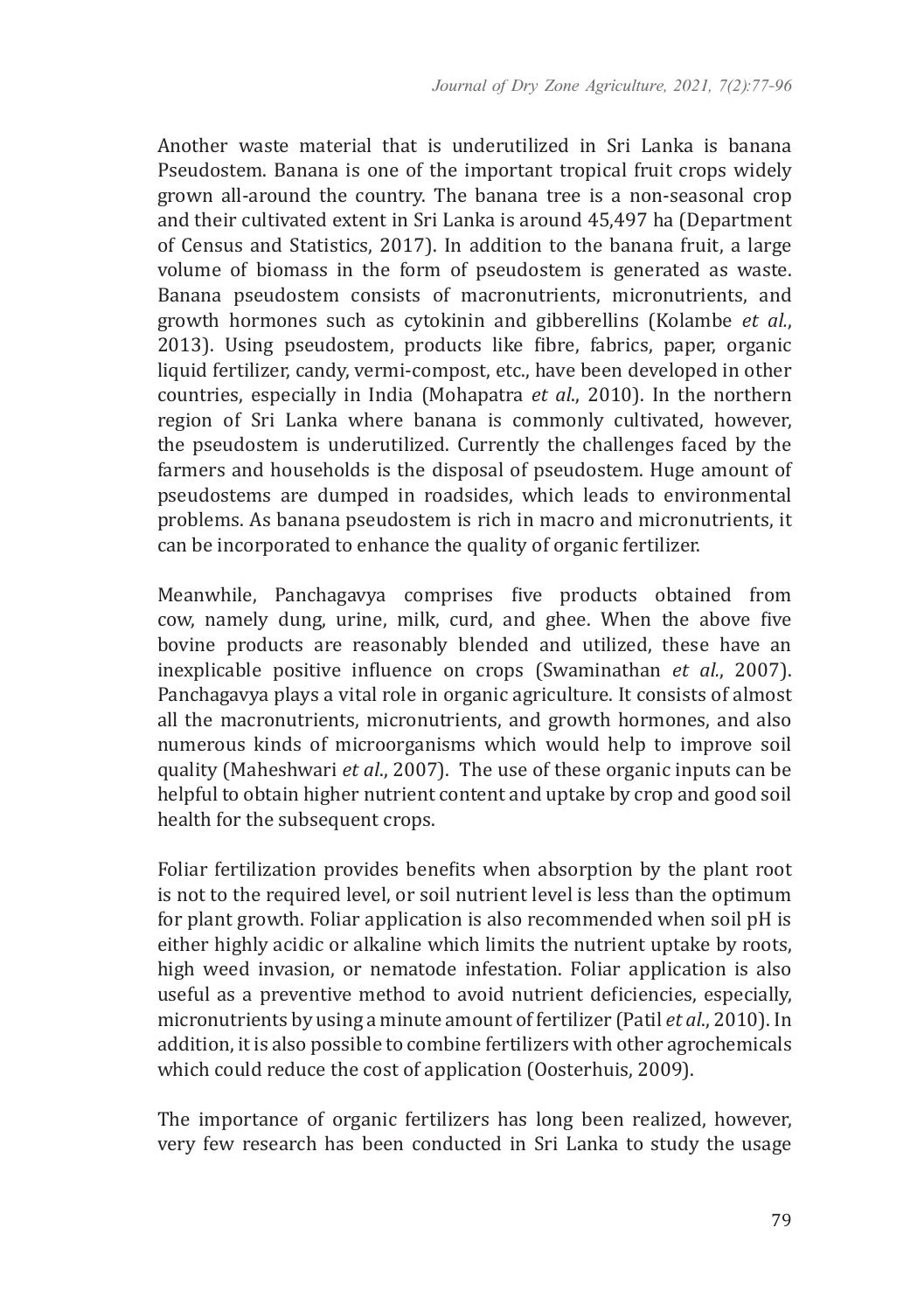of different underutilized nutrient sources. In Sri Lanka, a strong move towards organic farming has been taken. However, the availability of organic fertilizers is not adequately available in the market. Therefore, it is important to find alternative organic sources of nutrients and fertilizer products. Though banana pseudostem, has high potential as a nutrient source, no study has been reported in Sri Lanka regarding this. Therefore, this experimental study was conducted at the Department of Agricultural Chemistry, Faculty of Agriculture, University of Jaffna to formulate different types of liquid fertilizers using Banana pseudostem extract, panchagavya, and decomposed solution and compare their effects on the performance of chilli (*Capsicum frutescens* L.). Chilli was selected as a test crop because it is one of the important cash crops grown in Sri Lanka. It is a main spice yielding plant and belongs to the family Solanaceae. It is a valuable and important spice in our daily diet. Though the potential yield of green chilli is approximately 12-15 t/ha, the national average yield is only 4.74 t/ha in 2015 (Department of Agriculture, 2015). The overall objective of this study was to assess the suitability of banana pseudostem sap enriched formulations in enhancing crop productivity and role as an organic fertilizer. The specific objectives were

- $\triangleright$  to assess the nutrient composition of banana pseudostem sap, decomposed solution, and panchagavya.
- $\triangleright$  to formulate the organic liquid fertilizer in combination with different levels of banana pseudostem sap, decomposed solution, and panchagavya solution.
- $\triangleright$  to study the efficiency of liquid fertilizer formulation in germination of selected seeds.
- $\triangleright$  to assess the efficiency of different levels of formulated liquid fertilizer on the growth and yield of green chilli.

## **MATERIALS AND METHODS**

### **Study location**

This study was conducted at the Faculty of Agriculture, University of Jaffna, Kilinochchi from January 2020 to July 2020. The pot experiment was conducted in the net house of the JICA training farm. Laboratory analysis was carried out at the Department of Agricultural Chemistry, Faculty of Agriculture, University of Jaffna.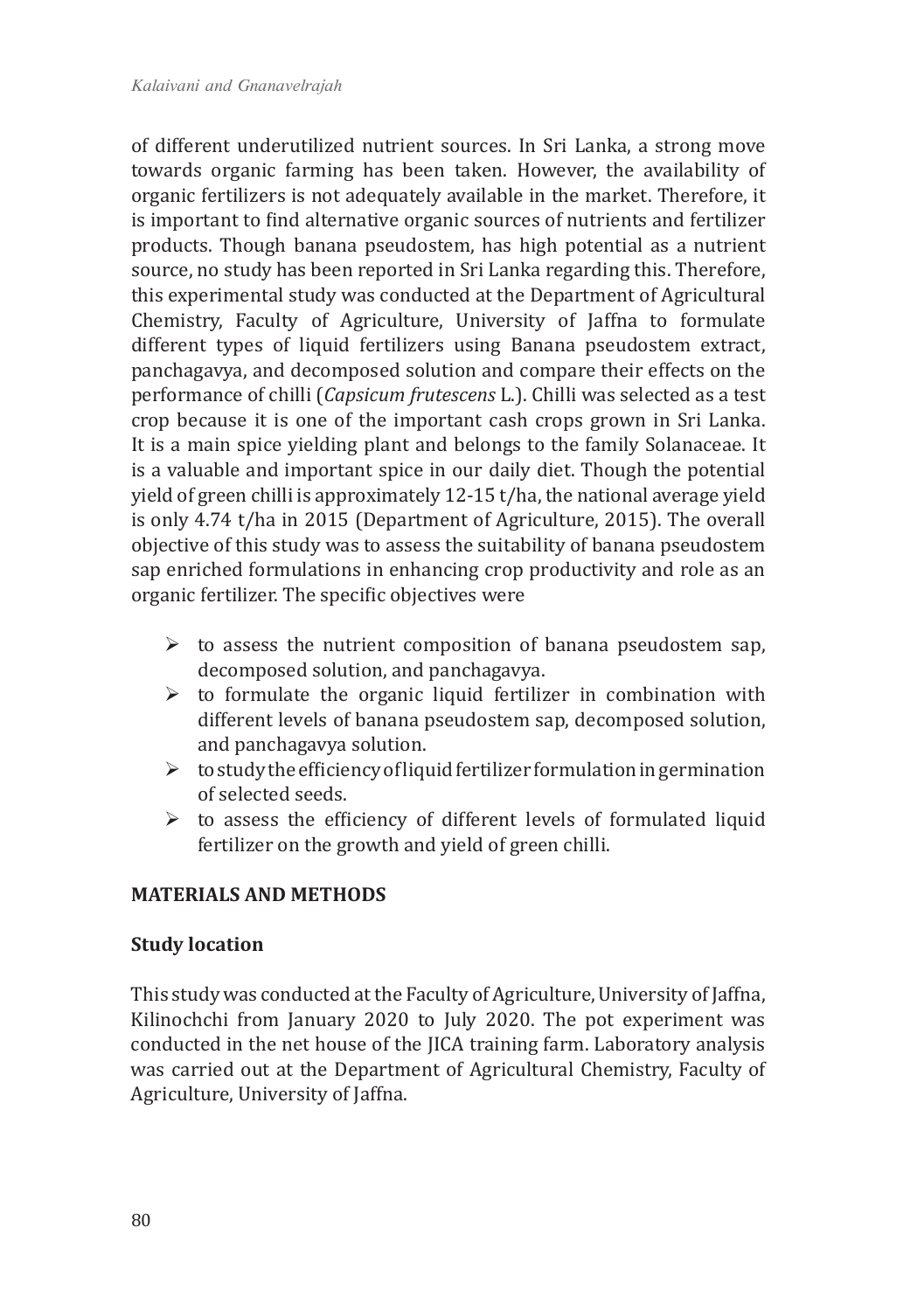The raw materials used for liquid fertilizer were banana pseudostem, cow dung, cow urine and panchagavya solution. Banana pseudostems were collected from farmer's field at Inuvil. Fresh cow dung and cow urine were collected from the Animal Farm, Faculty of Agriculture, University of Jaffna.

Two organic liquid fertilizers were prepared namely Banana formulation and Banana pseudostem extract with 2% Panchagavya. The banana formulation was prepared by using banana pseudostem extract and decomposed solution.

### **Preparation of banana pseudostem extract**

About 75 cm of pseudostem was cut from a bottom part of the banana tree (variety: *Itharai*) after the harvest of the bunch. It was cleaned using a cloth to remove dirt materials on the surface. Blades and the inner core of the pseudostem were separated carefully. They were chopped into small pieces by using stainless steel liquidizer and strained through a clean muslin cloth to obtain the extract. During this process, from 100 grams of chopped outer blade banana pseudostem, 75 mL of extract was obtained, while from 100 grams of chopped inner core banana pseudostem 90 mL of extract was obtained. Outer blade banana pseudostem extract and inner core extract were mixed in one is to one ratio. This extract was considered as 100% level. The extract was diluted according to the treatments.

### **Preparation of banana formulation**

Ten kilograms of fresh cow dung and 500 mL of cow urine were taken and it was mixed with ten liter of water (Thamilini *et al.*, 2020). This mixture was allowed to decompose for two weeks, filtered and preserved in refrigerator.

Ten liters of banana formulation was prepared by mixing 2 L of decomposed solution, 650 mL banana pseudostem extract, and 7.35 L of water. One liter of the banana formulation was prepared by mixing 200 mL of the above decomposed solution, 65 mL banana pseudostem extract, and 735 mL of water.

During the preparation of banana pseudostem extract with 2% Panchagavya formulation, 2% of panchagavya solution was replaced for decomposed solution of above mentioned banana formulation. Two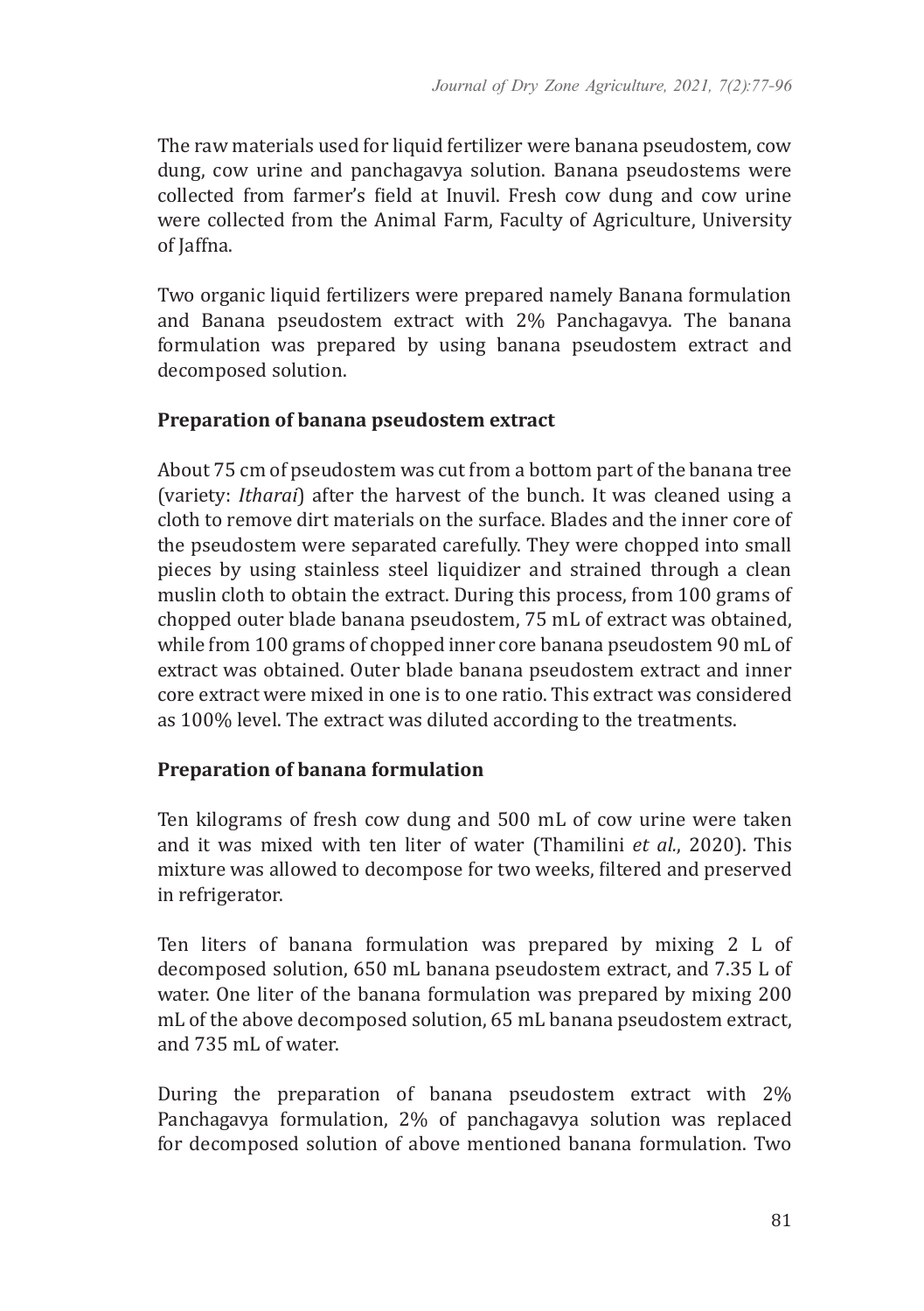milliliters of panchagavya solution was diluted with 98 mL of distilled water. One liter of banana pseudostem extract with 2% Panchagavya solution was prepared by mixing 200 mL of diluted panchagavya solution, 65 mL banana pseudostem extract, and 735 mL of water.

### **Chemical analysis of raw materials**

Nutrient contents such as N, P, and K were analyzed for making a liquid fertilizer mix recipe. Total nitrogen was estimated by Kjeldhal method, as explained by Haluschak (2006). Phosphorus content was determined by Vanadomolybdate method as described by Kalra (1971), and potassium content was measured by using flame photometer as described by Kalra (1971).

### **Efficiency of liquid fertilizer in germination of different seeds**

Three different treatments were applied to four different seeds to assess the efficiency of fertilizer formulation of organic sources in germination. In the germination test, control (distilled water T1) was compared with BF (T2) and BP (T3). Table 1 shows the treatment schedule for soaking.

| Seed name     | 30 SW (mg) | 100 SW (mg) | Volume needed (mL) |
|---------------|------------|-------------|--------------------|
| Lettuce       | 32.20      | 107.33      | 3.22               |
| Green chilli  | 170.00     | 566.67      | 1.70               |
| Water spinach | 1410.40    | 4701.33     | 1.41               |
| Curry chilli  | 193.00     | 643.33      | 1.93               |
| Sugar graze   | 1210.00    | 4033.33     | 1.21               |

Table 1: Treatment schedule for soaking

SW- Seeds weight

Thirty seeds were soaked in different fertilizer formulations for 3 hours. Seeds were soaked in 1/10 times volume of seed's weight (Arancon *et al.,* 2012). Thereafter selected seeds (curry chilli, lettuce, green chilli) were placed in filter paper on petric dish and other type of seeds (water spinach) was placed on pots with sand. The day onward growth parameters including the percentage of germination, seedling height were measured.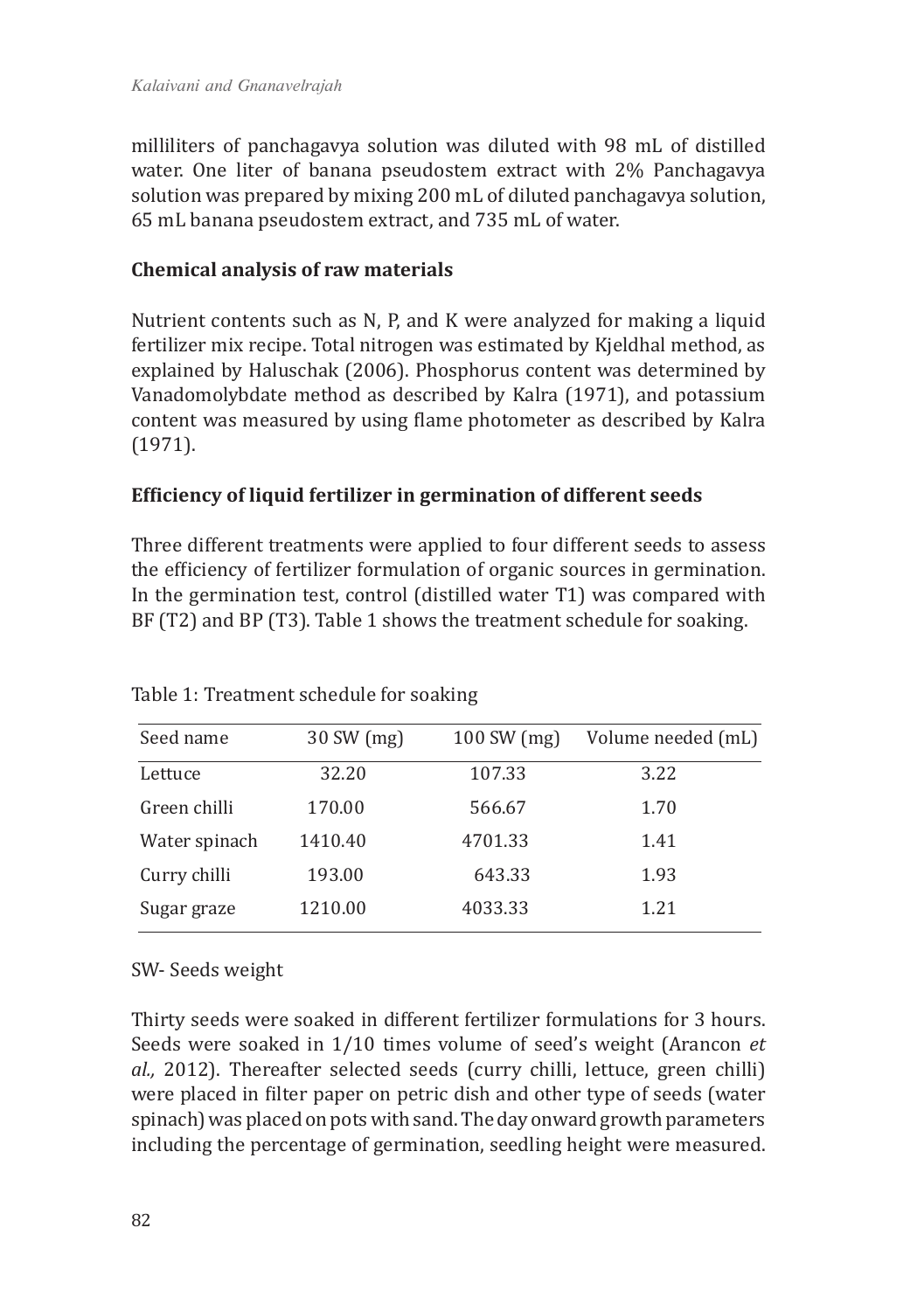Vigour index value was calculated using the following formula proposed by Abdul-Baki and Anderson (1973).

Vigour index = Germination (%) x Total seedling length (cm)

### **Preparation of pots**

Black polythene bags were used as pots and ten kilograms of air-dried, sieved (<2 mm) soil was added to each pot. According to the treatment schedule, inorganic fertilizers were mixed with the topsoil one day prior to transplanting. Organic Fertilizer (Cow manure) was applied two weeks before transplanting. The pots were labeled according to the number of treatments and number of replicates. *Capsicum frutescens* L. KA-2 (Karadhiyan Aru-2) variety was used as a test crop. One seedling was transplanted in each pot.

### **Treatments and experimental design**

The experiment was arranged in a completely randomized design with four replicates. Six different treatments were applied to pots. Table 2 shows the treatment schedule.

| Treatment number | Fertilizer formulation |
|------------------|------------------------|
| T1               | 100% IF                |
| T <sub>2</sub>   | 100% CM                |
| T <sub>3</sub>   | $50\%$ IF + 50% BF     |
| T4               | 50% CM + 50% BF        |
| <b>T5</b>        | $50\%$ IF + 50% BP     |
| T6               | 50% CM + 50% BP        |
|                  |                        |

Table 2: Treatments in experiment

BF: Banana formulation BP: Banana extract + 2% Panchagavya CM-<br>Cattle manure IF-Inorganic fertilizer IF-Inorganic fertilizer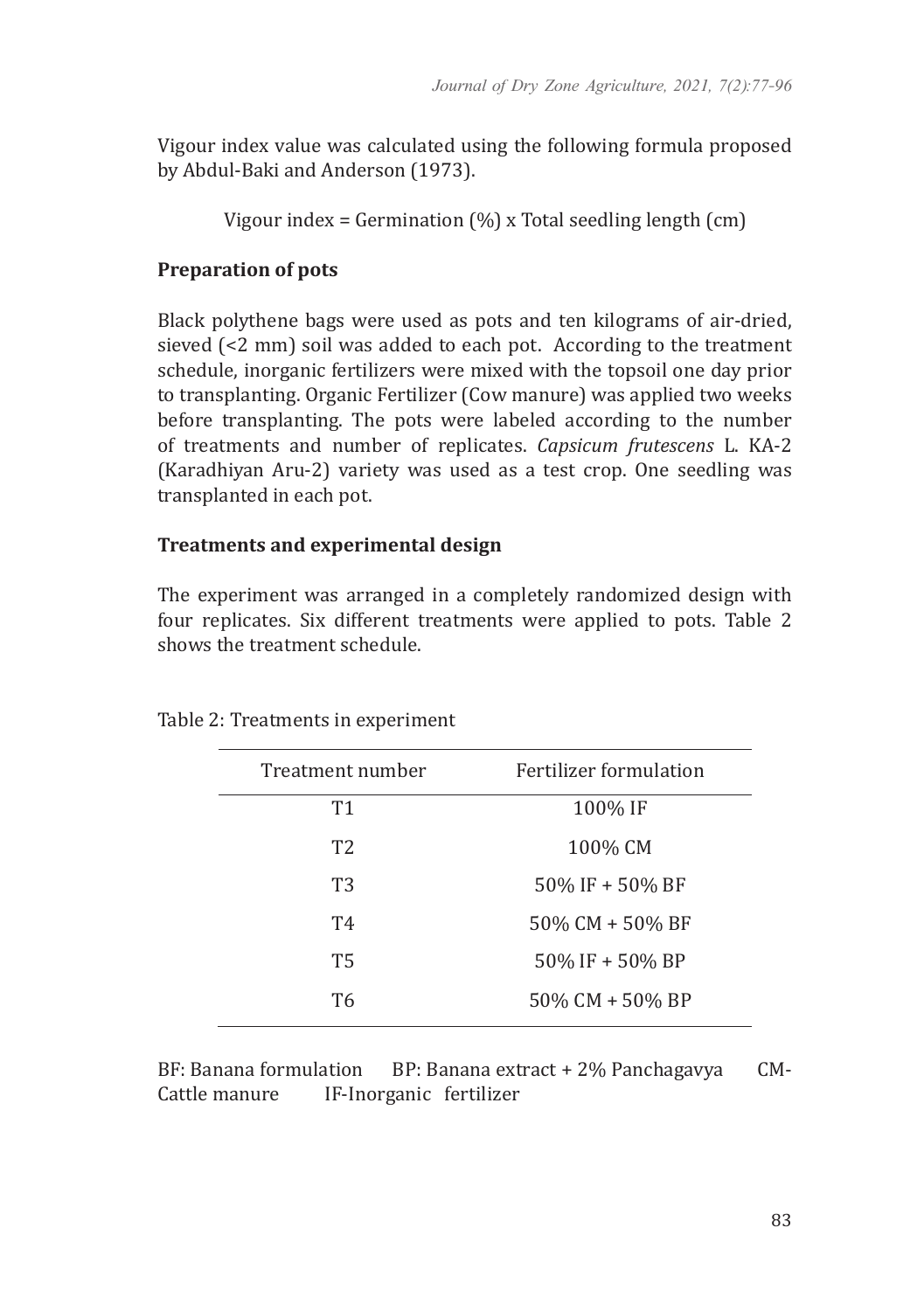For organic treatments cow manure was applied to the soil at the rate of 10 tons/ha. For inorganic treatments, fertilizers were applied according to the department of agriculture recommended rates. Urea (475 kg/ ha) at top dressing was applied in four splits at 2, 4, 8, 12 weeks after planting. MOP at the rate of 50 kg/ha was applied with the third top dressing (Department of Agriculture, 2015). Table 3 shows the amount of fertilizers applied to a pot. The liquid fertilizer formulations were applied as foliar spray at every two weeks at the rate of 250 liters/ha (Salunkhe *et al*., 2013).

|                             | Urea      | <b>TSP</b> | <b>MOP</b> |
|-----------------------------|-----------|------------|------------|
| <b>Basal</b>                |           | 2.700 g    | 1.350 g    |
| Top dressing 100% (Per pot) |           |            |            |
| 2 WAP                       | $3.375$ g |            |            |
| 4 WAP                       | $2.565$ g |            |            |
| 8 WAP                       | $3.645$ g |            | 1.350 g    |
| <b>12 WAP</b>               | $3.240$ g |            |            |
| Top dressing 50% (Per pot)  |           |            |            |
| 2 WAP                       | $1.688$ g |            |            |
| 4 WAP                       | $1.283$ g |            |            |
| 8 WAP                       | $1.823$ g |            | $0.675$ g  |
| 12 WAP                      | $1.620$ g |            |            |

Table 3: Inorganic Fertilizer Recommendation

WAP – Weeks After Planting, TSP - Triple Super Phosphate, MOP - Muriate of Potash

### **Data collection and statistical analysis**

Plant height and leaf number per plant were recorded every two weeks. In each treatment height of four plants was recorded in two weeks intervals. Measurements were made from ground level to extreme growing tip using a meter scale. The matured pods were harvested from the  $17<sup>th</sup>$  of April to  $7<sup>th</sup>$  of July at 10 - 14 days intervals. Harvested pods were measured separately as per treatments. An electronic scale balance was used to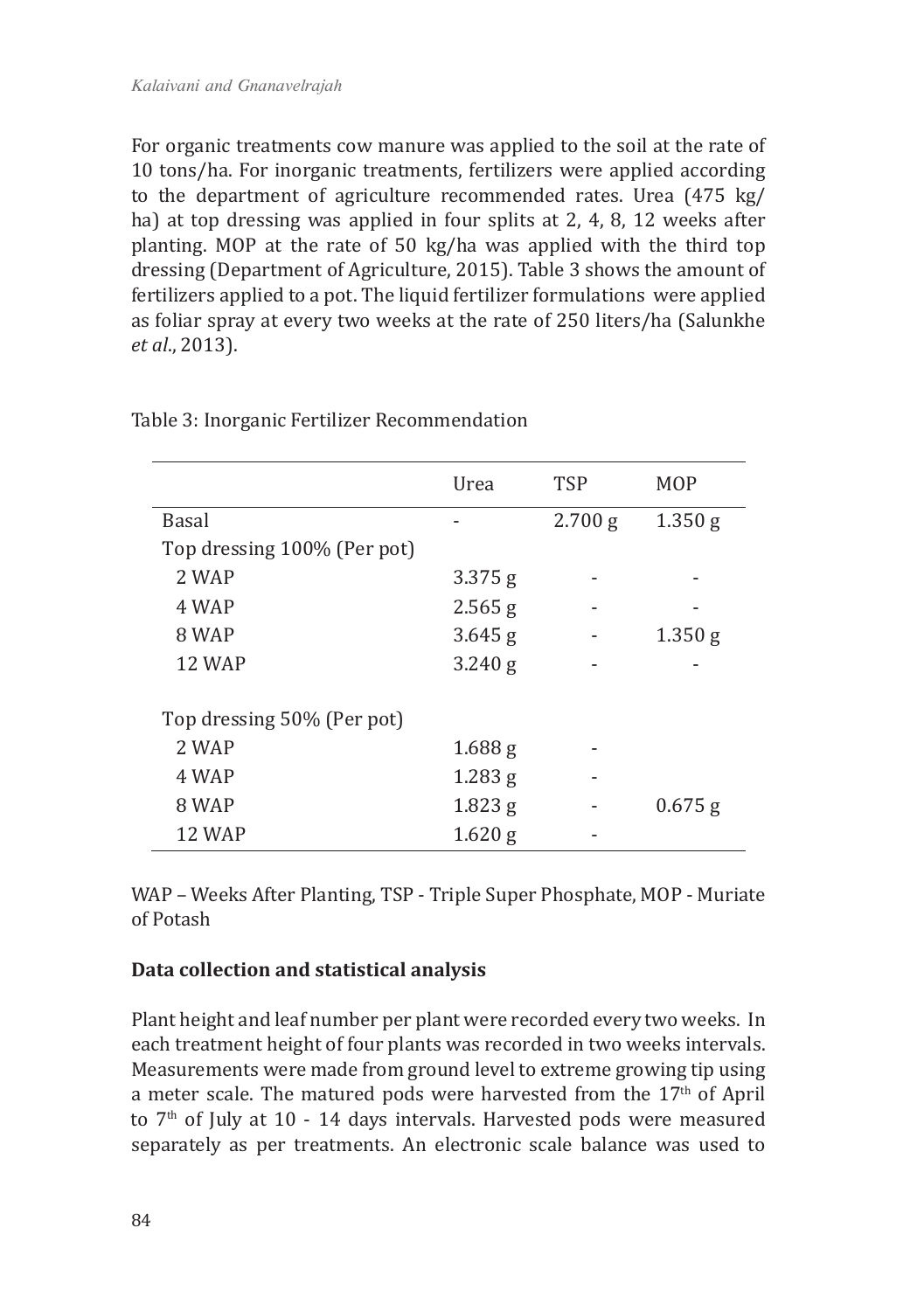measure the weight of harvested pod of each pot. After 180 days plants were uprooted and final fresh and dry weights were quantified. The data were statistically analyzed using a statistical analytical system (University version) and Duncan's multiple range test was used to compare means at significance level of 0.05.

### **RESULTS AND DISCUSSION**

#### **Physico chemical properties of soil**

Collected soil had 6.77 pH, sandy clay loam in texture and was non-saline (EC: 67.37 **µ**S/cm). The organic matter content of the soil was 0.82% and the bulk density was 1.55 g/cm<sup>3</sup>. Soil has 25 ppm of available nitrogen, 31.8 ppm of available phosphorus, and 61.3 ppm of available potassium.

#### **Nutrient content of raw materials and formulations**

Table 4: Nutrient content of raw materials and organic fertilizer formulations

|                                   | Nitrogen  | Phosphorus | Potassium |
|-----------------------------------|-----------|------------|-----------|
| Banana pseudostem<br>extract      | 3600 ppm  | $450$ ppm  | 9696 ppm  |
| Panchagavya                       | 7500 ppm  | 2976 ppm   | 7576 ppm  |
| Decomposed<br>solution            | 1025 ppm  | 4899 ppm   | 4445 ppm  |
| Cattle manure                     | 2770 ppm  | 24010 ppm  | 4862 ppm  |
| Banana Formulation                | 365 ppm   | $1320$ ppm | 8097 ppm  |
| Banana sap with 2%<br>Panchagavya | $601$ ppm | 1930 ppm   | 8619 ppm  |

Table 4 displays the total nutrients available in raw materials and total nutrient availability in organic liquid fertilizer formulations. Panchagavya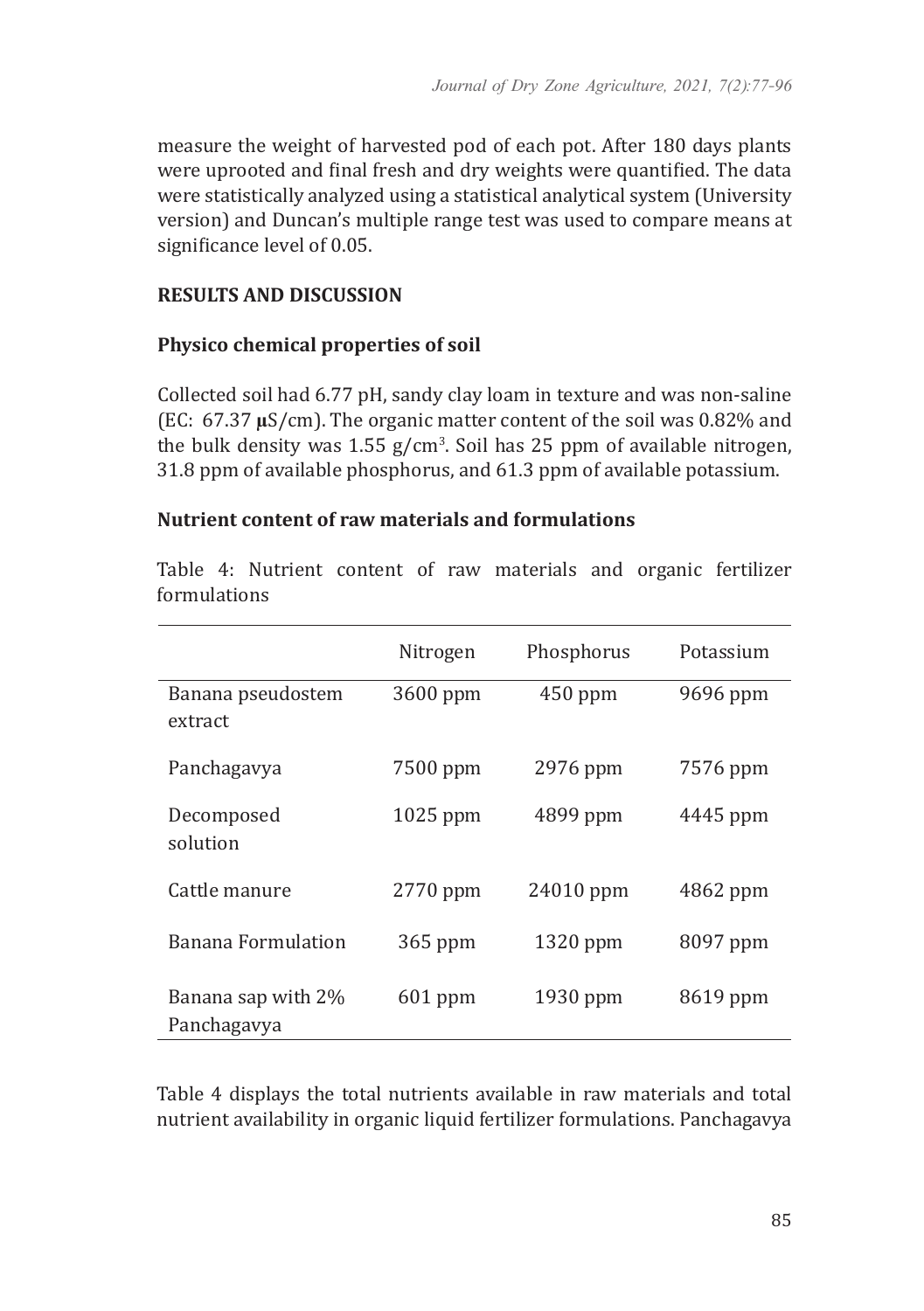had the highest N content (7500 ppm) while the lowest was recorded in decomposed solution (1025 ppm). The highest and lowest P was observed in cattle manure (24010 ppm) and banana pseudostem extract (450 ppm), respectively. On the other hand, the highest K was found in banana pseudostem extract. The decomposed solution had the lowest K (4445 ppm). Table 4 shows that the BP formulation had comparatively much higher N and P content than BF, however, both formulations had similar P contents.

#### **Germination test and vigour index**

Figure1 displays the effect of different organic liquid fertilizer formulations on the germination of selected seeds. Among all seeds, the highest germination percentage was recorded in T2 (Banana Formulation). In water spinach T2 (Banana Formulation) and T3 (Banana pseudostem extract with 2% Panchagavya) were higher in germination than T1 (Control). In Lettuce T2 (Banana Formulation) had the highest germination percentage among the treatments. In chilli and curry chilli, T2 (Banana Formulation) was higher in germination than T1 (Control).



Figure 1: Germination percentage of selected seeds. T1-Control, T2-Banana Formulation, T3-Banana pseudo stem extract with 2% Panchagavya.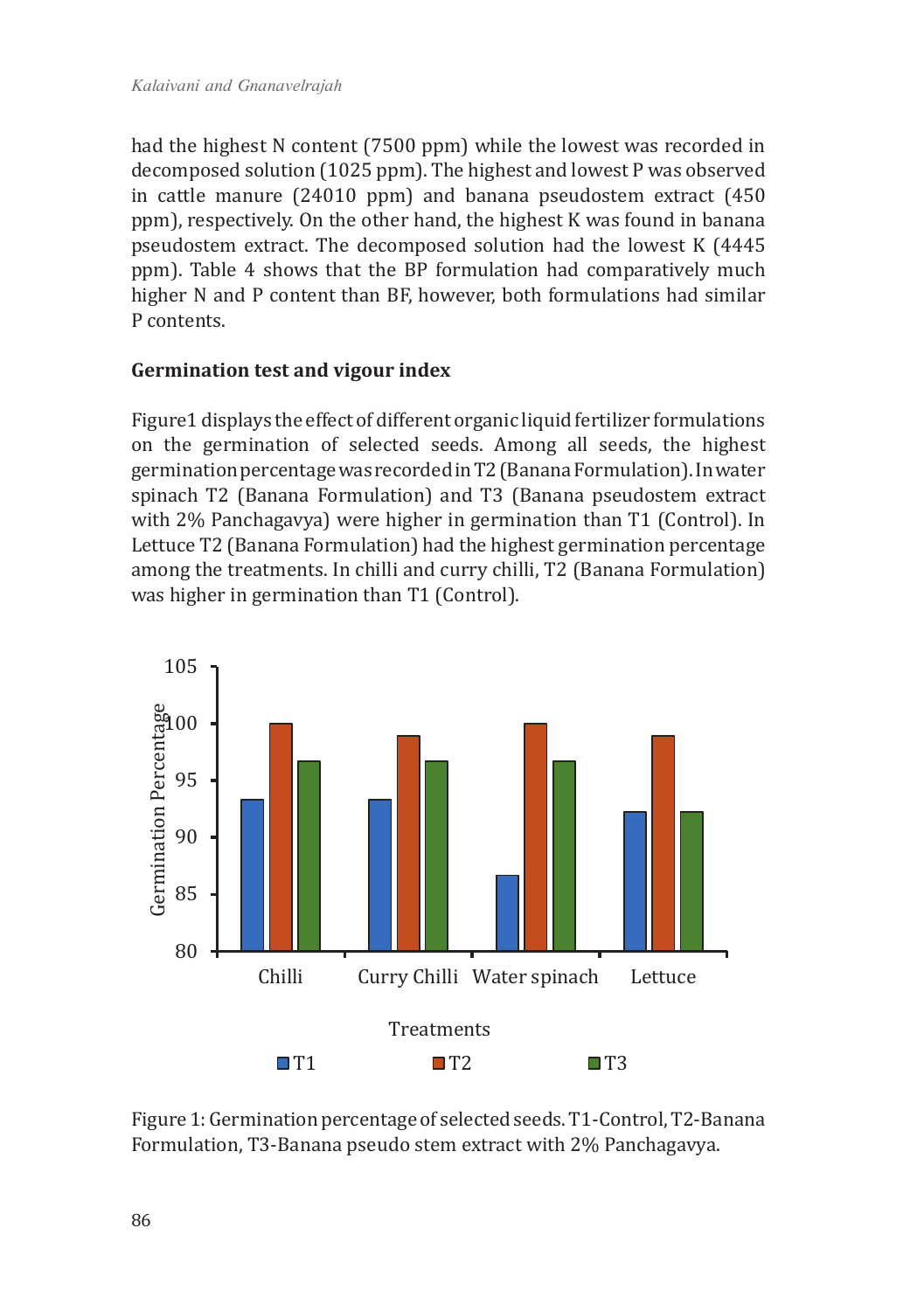Organic liquid fertilizers (Cow dung slurry, Banana pseudostem sap) contain macro and micro-nutrients and growth promoting substances like Indole Acetic Acid (IAA), Giberrilic Acid (GA), etc. These growth hormones help in the germination of seeds and improve cell growth (Natarajan, 2007). It was reported that application of enriched sap to the nursery of eggplant and chilli, advanced the seedlings to transplantable stage 8 to 9 days earlier than the control, however, when the sap was applied as foliar spray to the nursery, advancement was only 3 days (Kolambe *et al*., 2013). Figure 2 shows the effect of different organic liquid fertilizer formulations on the vigour index of selected seeds.



Figure 2: Vigour Index of selected seeds. T1- Control, T2 - Banana Formulation, T3 - Banana pseudo stem extract with 2% Panchagavya.

Vigour index in T2 (Banana formulation) was significantly higher than the other treatments in chilli and water spinach. In all seeds, vigour index of T2 (Banana formulation) and T3 (Banana pseudostem extract with 2% Panchagavya) were higher than T1 (control).

### **Growth parameters**

Table 5 displays the effect of different organic liquid fertilizer formulations on plant height. At the second week after transplanting, the highest height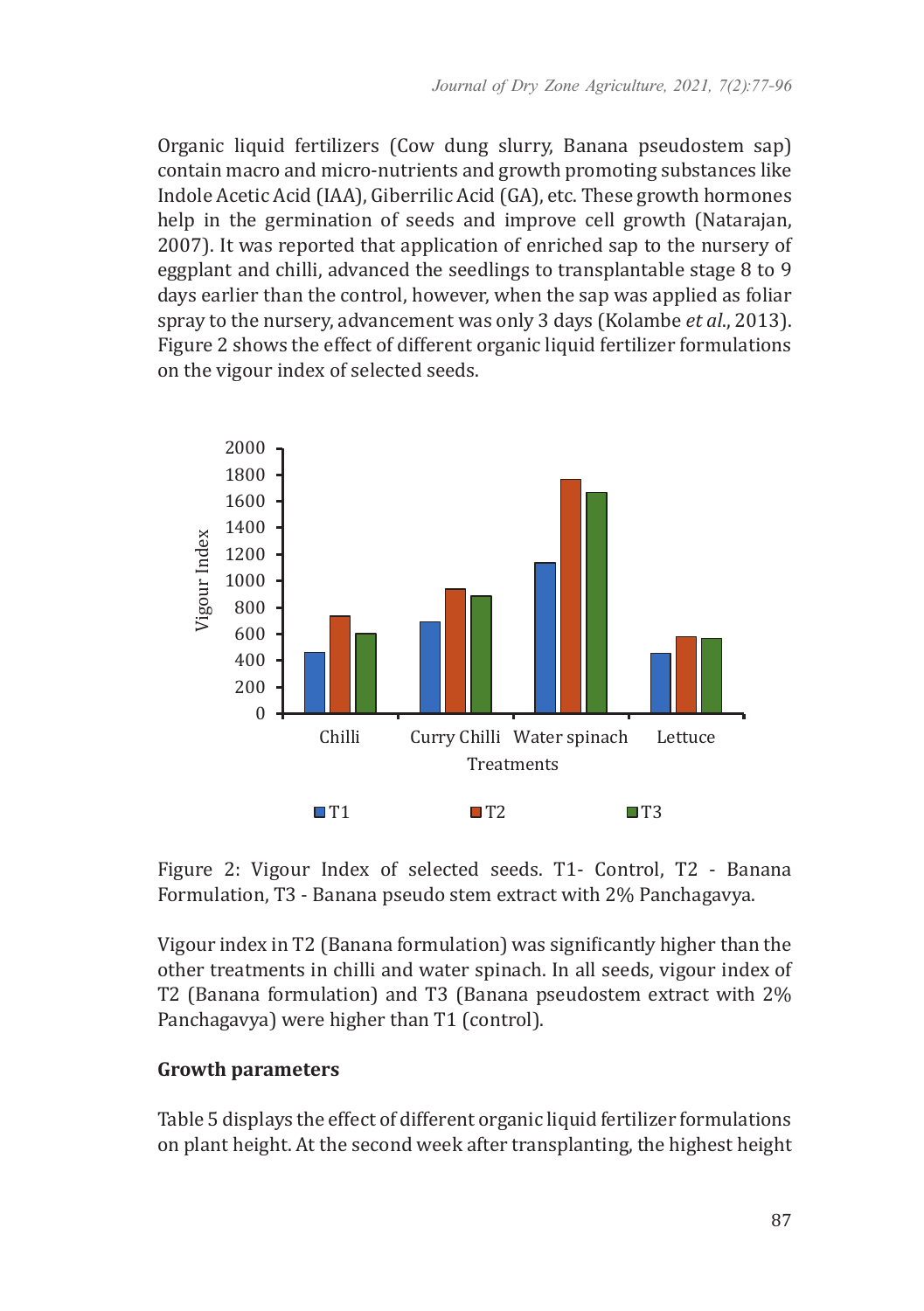| Ï<br>l                          |
|---------------------------------|
| ŀ<br>l<br>l<br>l<br>í<br>ļ<br>ľ |
| ı<br>ı                          |
| i<br>ţ<br>١<br>ļ                |
|                                 |
| Ī<br>l<br>ŀ<br>I<br>ļ<br>I      |

| reatments            | transplanting<br>$\sin$ | After <sub>2</sub><br>weeks | After <sub>4</sub><br>weeks | After 6<br>weeks   | After 8<br>weeks   | After 10<br>weeks  |
|----------------------|-------------------------|-----------------------------|-----------------------------|--------------------|--------------------|--------------------|
| 00% IF               | 8.50a                   | 12.63ª                      | 26.20a                      | 48.98ab            | 65.08ª             | 72.40 <sup>a</sup> |
| $M$ 2%00 $\sim$      | ,50ª                    | 10.50a                      | 23.13ª                      | 47.95ab            | 70.23ª             | 83.83ª             |
| $50\%$ IF+50%BF      | 7.95ª                   | 11.38ª                      | 23.50a                      | $45.50$ ab         | 67.50ª             | 80.68ª             |
| $50\%$ CM+ $50\%$ BF | 8.40ª                   | 7.75b                       | 21.95ª                      | 41.00 <sup>b</sup> | 62.75 <sup>a</sup> | 83.83ª             |
| 50% IF+50%BP         | 7.63ª                   | 11.13 <sup>a</sup>          | 22.75a                      | 44.50ab            | 73.50a             | 86.98ª             |
| 50%CM+50%BP          | 7.88ª                   | 9.63 <sup>ab</sup>          | 22.25a                      | 51.68ª             | 70.60ª             | 89.98ª             |
|                      |                         |                             |                             |                    |                    |                    |

2% Panchagavya. Means followed by the same letter in each column are not significantly different at the<br>5% level. IF - Inorganic fertilizer, CM-Cattle manure, BF-Banana Formulation, BP-Banana pseudostem extract with IF - Inorganic fertilizer, CM-Cattle manure, BF-Banana Formulation, BP-Banana pseudostem extract with 2% Panchagavya. Means followed by the same letter in each column are not significantly different at the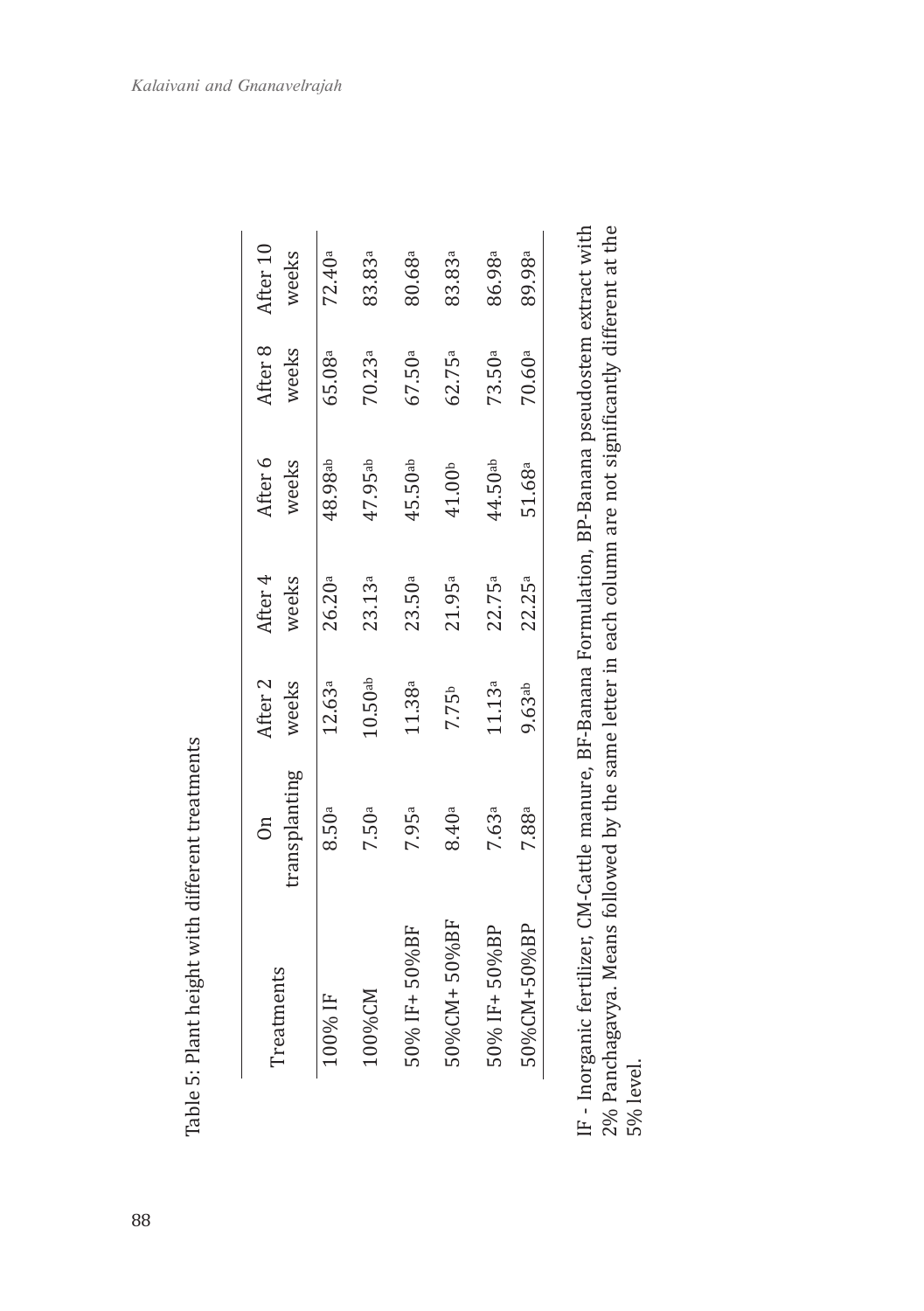was recorded in T1 (100% IF), however, it was not significantly different with other treatments except T4 (50% CM + 50% BF). At  $4<sup>th</sup>$  week after transplanting, there was no significant difference in height among the treatments. However, the height of T1 (100% IF) was higher than the other treatments. Six weeks after transplanting, the highest height was recorded in T6 (50% CM+50% BP) while the lowest in T4 (50% CM+50% BF). There were no significant differences in height between T1 (100% IF), T2 (100% CM), T3 (50% IF + 50% BF) and T5 (50% IF + 50% BP). At eighth and tenth weeks after transplanting there was no any significant difference in plant height among the treatments.

According to Misal *et al.* (2015), the application of two sprays of banana pseudostem enriched sap (2%) increased the plant height in fenugreek compared to no sap application. The noticeable influence of liquid organics on growth aspects of fenugreek might be due to their rapidly available form of nutrients, which are easily absorbed, leading to faster growth and development of fenugreek components. Salunkhe *et al.* (2013) reported that the application of banana pseudostem sap at 2000 L/ha through a micro-irrigation system to onion gave significantly higher plant height. However, in the present study, plant height was not significantly increased than fertilizer treatment, possibly due to the dilution of the extract.

| Treatments    | On transplanting<br>day | After 6<br>weeks | After 4<br>weeks | After 6<br>weeks  |
|---------------|-------------------------|------------------|------------------|-------------------|
| 100% IF       | 6a                      | 15a              | 52a              | 157a              |
| 100% CM       | 6a                      | 11 <sup>b</sup>  | 41 <sup>b</sup>  | 140a              |
| 50% IF+50% BF | 6a                      | 11 <sup>b</sup>  | 38 <sup>b</sup>  | 114b              |
| 50% CM+50% BF | 6a                      | 12 <sub>b</sub>  | 43 <sup>b</sup>  | 14.3 <sup>a</sup> |
| 50% IF+50% BP | 6a                      | 10 <sup>b</sup>  | 36 <sup>b</sup>  | 108 <sup>b</sup>  |
| 50% CM+50% BP | 6a                      | 10 <sup>b</sup>  | 40 <sup>b</sup>  | 117b              |

Table 6: Number of leaves per plant with different treatments

IF - Inorganic fertilizer, CM-Cattle Manure, BF-Banana Formulation, BP-Banana pseudostem extract with 2% Panchagavya. Means followed by the same letter in each column are not significantly different at the 5% level.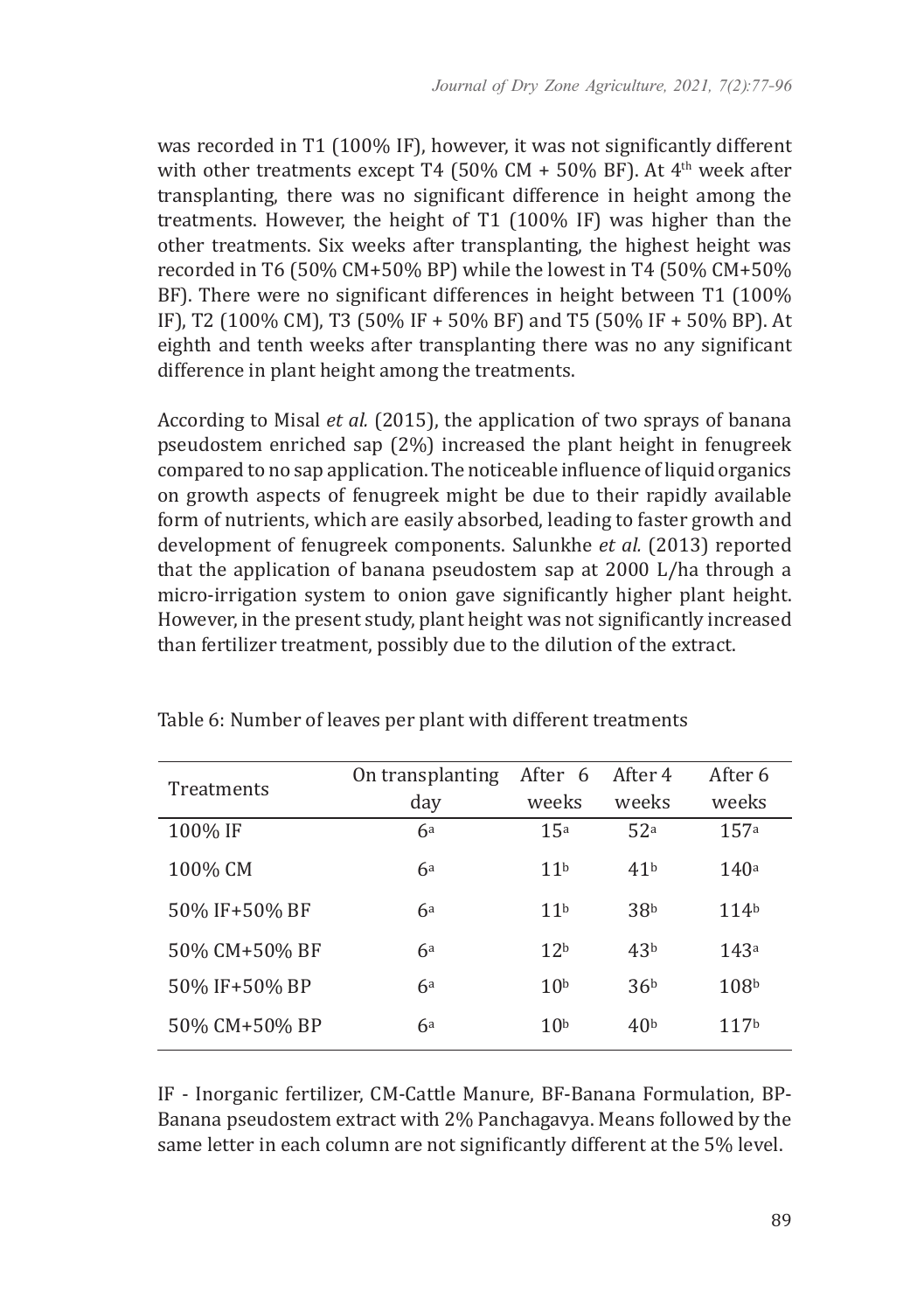Table 6 displays the effect of different organic liquid fertilizer formulations on the number of leaves per plant. The number of leaves per plant in T1 (100% IF) was significantly higher than other treatments until four weeks after transplanting. However, there was no any significant difference in the number of leaves per plant when transplanting.

## **Crop yield**

The weight of green chilli was recorded in 7-14 days intervals. The crop yield of each treatment at different time interval is illustrated in Table 7. First harvesting was done after 100 days from transplanting. The yield of first harvest for a treatment ranged between 196 g (T4-50%  $CM + 50%$ BF) to 256 g (T2- 100% CM). The average Yield from T2 (100% CM) was significantly higher than other treatments. However, there was no any significant difference in yield among T3 (50% IF + 50% BF), T5 (50% IF + 50% BP) and T6 (50% CM + 50% BP). All other treatments, except T4 (50% CM + 50% BF) gave a significantly higher yield than T1 (100% IF).

In the second picking, no significant difference was observed in yield among the treatments. T5 (50% IF +50% BP) had the highest yield (220 g) compared to all other treatments. The lowest yield (100 g) was obtained from T3 (50% IF + 50% BF). In third picking, the highest and lowest yield were obtained from T6 (50% CM + 50% BP) and T2 (T2- 100% CM) respectively. The yield of T6 (50% CM + 50% BP) was significantly higher than other treatments. There was no significant difference in yield among T1 (100% Inorganic) T3 (50% IF + 50% BF) T4 (50% CM + 50% BF) and T5 (50% Inorganic + 50% BP). The yield of T2 (100% CM) treatment had the lowest yield from third picking. However, the yield of T5 (50% IF + 50% BP) and T1 (100% IF) were significantly higher than T2 (100% CM).

In the fourth picking, the yield from T5 (50% IF +50% BP) was significantly higher than the yield from T1 (100% IF). Yield ranged from 58 g (T1 -100% IF) to 280 g (T5- 50% IF +50% BP). The yield of foliar applied treatments was higher than the yield of T1 (100% IF). In fifth picking, the highest yield and lowest yield were obtained from T6 (50% CM + 50% BP) and T1 (100% IF) respectively. Yield ranged from 18.5 g (T1- 100% IF) to 231 g (T6-50% CM + 50% BP). There was no significant difference in yield among T1 (100% IF), T2 (100% CM), and T3 (50% IF + 50% BF). However, the yield from all these three treatments (T1, T2, and T3) were significantly lower than the T6 (50% CM + 50% BP).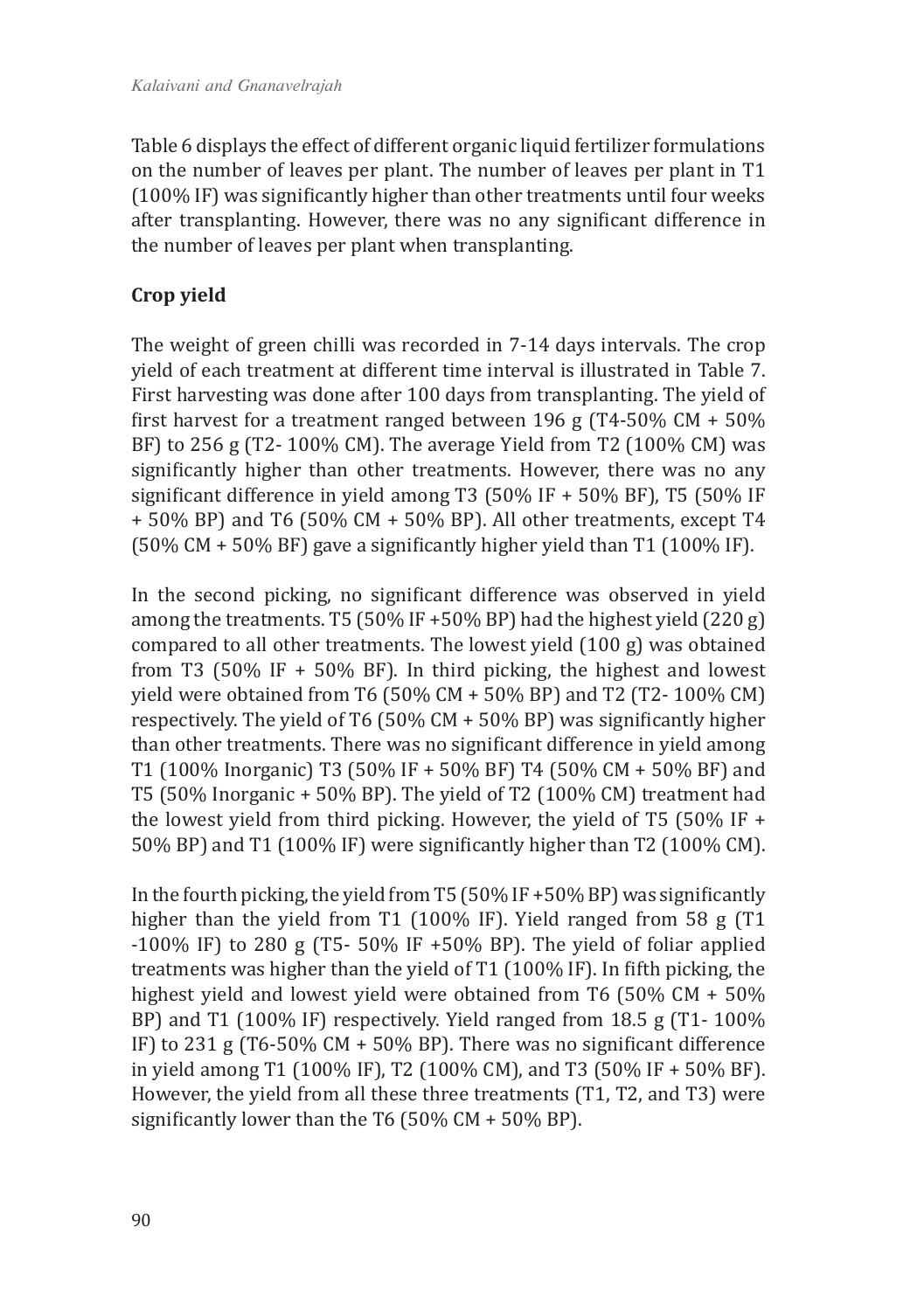Table 7: Weight of green chilli pods in different pickings Table 7: Weight of green chilli pods in different pickings

| Treatments    |                               | First picking Second picking Third picking Fourth picking |                     |                                 | Fifth picking  | Sixth picking     |
|---------------|-------------------------------|-----------------------------------------------------------|---------------------|---------------------------------|----------------|-------------------|
| 100% IF       | $50.75 \pm 1.35$ <sup>c</sup> | $27.50 \pm 15.55$ <sup>a</sup>                            | $18.50 + 9.95b$     | $14.50 \pm 9.00$ <sup>b</sup>   | $4.63 + 4.61b$ | $7.12 \pm 7.23$ c |
| L00% CM       | $64.00 \pm 1.35$ <sup>a</sup> | 42.50±22.17ª                                              | $10.45 \pm 0.42$    | 21.25±26.31ab                   | $7.50 + 2.80b$ | $18.12 + 4.93$ bc |
| 50% IF+50% BF | 57.50±1.61 <sup>b</sup>       | 25.00±19.15ª                                              | $16.50 \pm 1.29$ bc | $29.25 \pm 1.50$ <sup>ab</sup>  | 18.00±15.71b   | $23.30 + 3.12b$   |
| 50% CM+50% BF | 19.00±4.43 <sup>d</sup>       | 41.25±15.48ª                                              | 13.75±4.79bc        | $37.00 \pm 0.65$ <sup>ab</sup>  | 38.75±17.35ab  | 40.44±1.16ª       |
| 50% IF+50% BP | $50.75 \pm 1.00$ <sup>b</sup> | 55.00±20.41 <sup>a</sup>                                  | $18.75 \pm 1.90$    | 70.00±68.43ª                    | 38.75±34.01ab  | $9.88 + 7.27c$    |
| 50% CM+50% BP | 55.725±2.03 <sup>b</sup>      | 42.50±33.04ª                                              | 39.00±1.31ª         | $57.00 \pm 34.05$ <sup>ab</sup> | 57.75±40.03ª   | 17.99±15.55bc     |
|               |                               |                                                           |                     |                                 |                |                   |

Means with the same letter within a given column are not significantly different at the 5% level. Means with the same letter within a given column are not significantly different at the 5% level.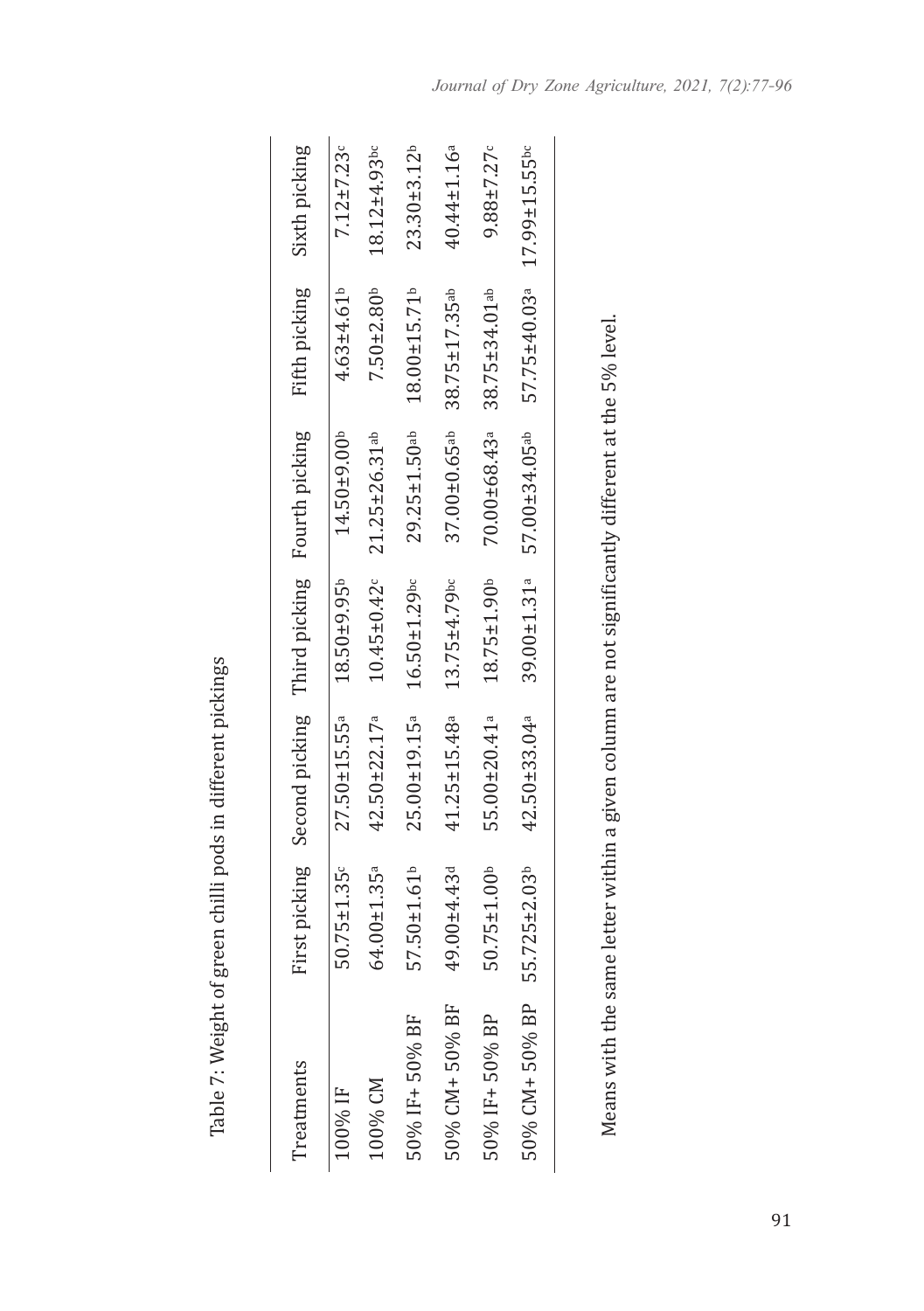In the sixth picking, yield ranged from  $28.47$  g (T1-100% IF) to  $161.75$  g (T4-50% CM + 50% BF). Yield from T4 (50% CM + 50% BF) was significantly higher than all other treatments. However, there was no significant difference in yield among T1 (IF), T3 (50% IF + 50% BF) and T5 (50%  $CM + 50\%$  BP). Total yield from T6 (50% CM + 50% BP) was significantly higher than T1 (100% Inorganic), T2 (100% CM) and T3 (50% Inorganic + 50% BF). The yield of T4 (50% CM + 50% BF) and T5 (50% Inorganic + 50% BP) were higher than T1 (100% Inorganic), however, a significant difference was not observed. Total yield for the treatments ranged from 491.97 g (T1- 100% Inorganic) to 1079.87 g (T6- 50% CM + 50% BP). The total yield variation is shown in Figure 9. It is interesting to note that total yield was higher in T6 (50% CM + 50% BP) than the T1 (100% Inorganic). However, the vegetative parameters were high in T1 (100% Inorganic). Through the foliar application of organic liquid fertilizers, plants utilized the maximum amount of macro and micronutrients. Nutrient leaching losses are also less in foliar application compared to the soil application (Fageria *et al*., 2009).



Figure 3: Total yield of chilli. T1- 100% IF, T2- 100% CM, T3- 50% IF + 50% BF, T4- 50% CM + 50% BF, T5- 50% IF +50% BP, T6- 50% CM + 50% BP. Means with the same letter within a given treatment are not significantly different at p= 0.05.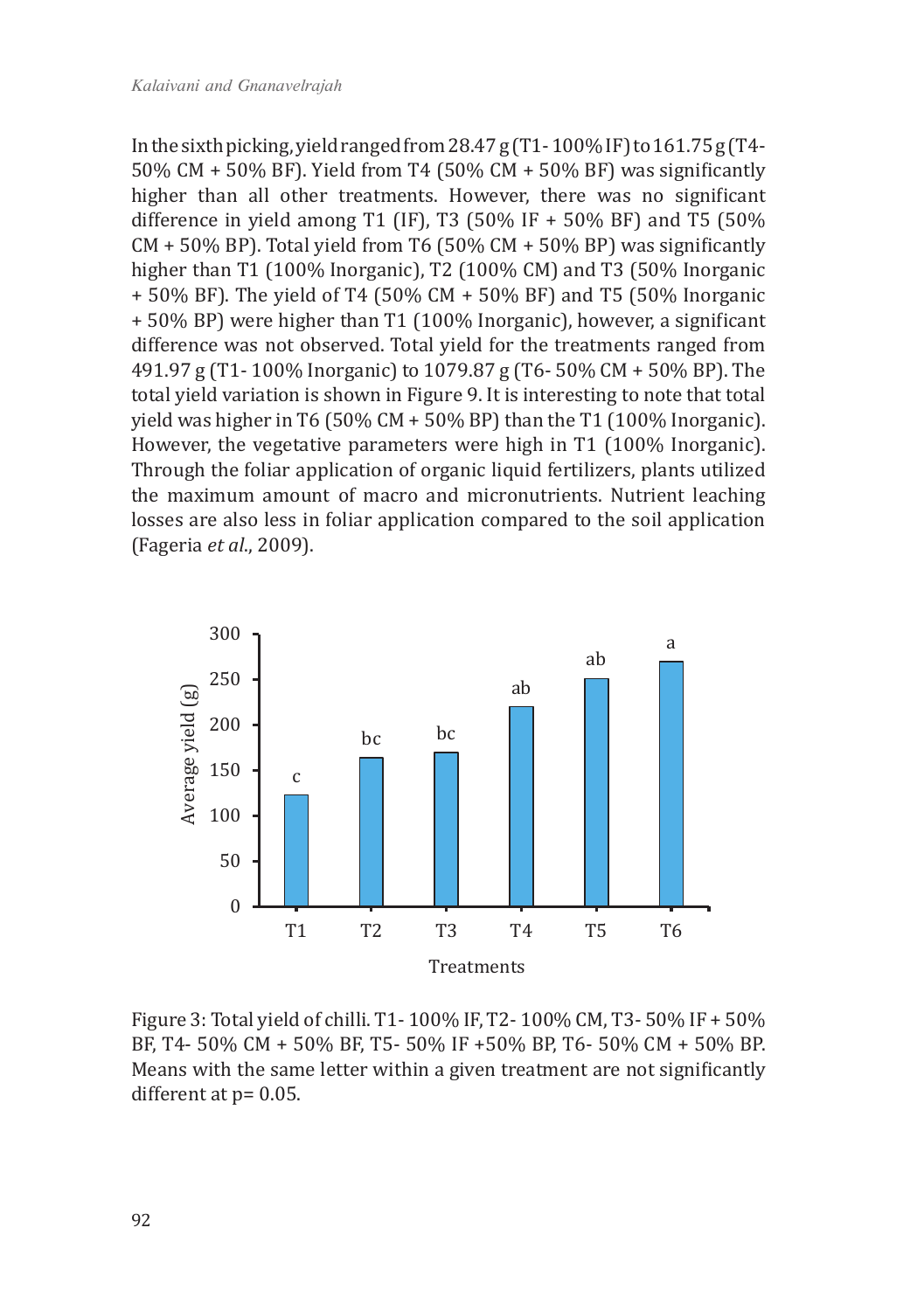Organic formulations used in this study consist higher amount of phosphorus and potassium. It has been reported that phosphorus enhances the synthesis and translocation of carbohydrates, roots development and growth. Phosphorus induces earliness in flowering and fruiting including seed formation (Brady and Weil, 2008). In addition, the application of higher amount of K increased vitamin C content in chilli (Mary and Balakrishnan, 1990). Fruit weight of pomegranate was significantly increased in treatments applied with enriched banana pseudostem sap at 1% (Rathod *et al*., 2017) which was possibly due to the higher nitrogen and potassium in the sap improved the metabolic process enhanced the growth. In the same study, 1% enriched banana pseudostem sap reported significantly lower fruit drop (16.22%), early harvesting, highest fruits/plant, fruit set percentage, percentage fruit retention, and fruit yield. Similar findings of higher yield were reported in garlic (Patil *et al.*, 2014). In another study in chilli foliar application of a novel organic liquid fertilizer at 2% gave the highest fruit weight (Deore *et al*., 2010). Liquid organic manures contain macro and micro-nutrients, many vitamins, essential amino acids, numerable microorganisms, and growth promoting substances like IAA, GA etc. (Natarajan, 2007) which could have contributed to the positive response in plants.

#### **CONCLUSIONS**

The results of the study revealed that the highest germination percentage was recorded in T2 (Banana Formulation), in selected seeds namely, chilli, curry chilli, water spinach, and lettuce. In water spinach T2 (Banana Formulation) and T3 (Banana pseudostem extract with 2% Panchagavya) showed a higher germination percentage than T1 (Control). In all the crops tested, the seedling vigour index of T2 (Banana Formulation) and T3 (Banana pseudostem extract with 2% Panchagavya) were higher than the control. Considering both germination percentage and seedling vigour, T2 is the best treatment to enhance seedling quality. Among six different fertilizer treatments, the highest total yield was recorded in T6 (50% CM + 50% Banana pseudostem extract with 2% Panchagavya), which was significantly higher than T1 (100% IF), T2 (100% CM), and T3 (50% IF + 50% BF). Moreover, all foliar sprayed treatments T3 (50% IF + 50% BF), T4 (50% CM + 50% BF), T5 (50% IF + 50% BP) and T6 (50% CM + 50% BP) performed equal or better than T1 (100% IF). By substituting 50% of inorganic fertilizer with enriched Banana formulation, yield of chilli was increased by 46%. This study has verified that the quality organic liquid fertilizer can be produced from Banana pseudostem sap with decomposed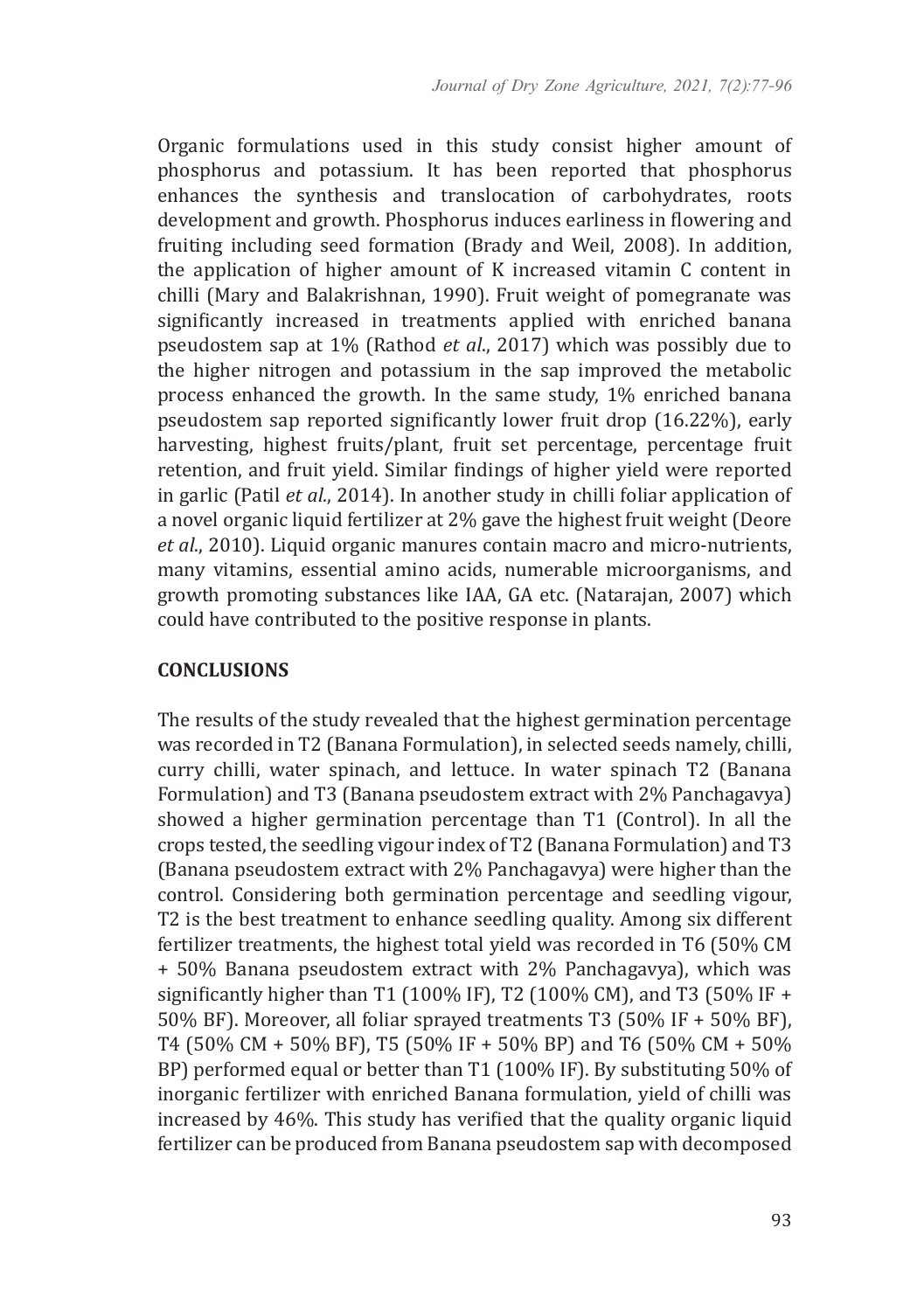solution and panchagavya. The use of organic liquid fertilizer helps to decrease the inorganic fertilizer usage without affecting the yield of chilli.

#### **DECLARATION OF CONFLICT OF INTEREST**

Authors have no conflict of interest to declare.

#### **REFERENCES**

- Abdul-Baki, A.A. and Anderson, J.D. 1973. Vigor determination in soybean seed bymultiple criteria 1. Crop science, 13(6): 630-633.
- Arancon, N.Q., Pant, A., Radovich, T., Hue, N.V., Potter, J.K. and Converse, C.E. 2012. Seed germination and seedling growth of tomato and lettuce as affected by vermicompost water extracts (teas). HortScience, 47(12): 1722-1728.
- Brady, N.C. and Weil, R.R. 2008. The nature and properties of soils, Upper Saddle River, NJ: Prentice Hall, 13, pp 662-710.
- Central Bank of Sri Lanka. 2020. Press Release Issued by Date. Available at: https://www.cbsl.gov.lk/sites/default/files/cbslweb\_ documents/press/pr/press\_20200515\_externl\_sector\_performance\_ february\_2020\_e.pdf [Accessed 9 Aug. 2020].
- Department of Census and Statistics, 2017. Agriculture and environment statistics division, Department of Census and Statistics, Sri Lanka.
- Department of Agriculture, 2015. [online] Available at: https://doa.gov. lk/FCRDI/index.php/en/crop/34-chilli. [Accessed 9 Jun. 2020].
- Deore, G.B., Limaye, A.S., Shinde, B.M. and Laware, S.L. 2010. Effect of novel organic liquid fertilizer on growth and yield in chilli (*Capsicum annum* L.). Asian journal of experimental biological sciences, 2010:15-19.
- Fageria, N.K., Filho, M.B., Moreira, A. and Guimarães, C.M. 2009. Foliar fertilization of crop plants. Journal of plant nutrition, 32(6): 1044- 1064.
- Gruhn, P., Goletti, F. and Yudelman, M. 2000. Integrated nutrient management, soil fertility, and sustainable agriculture: current issues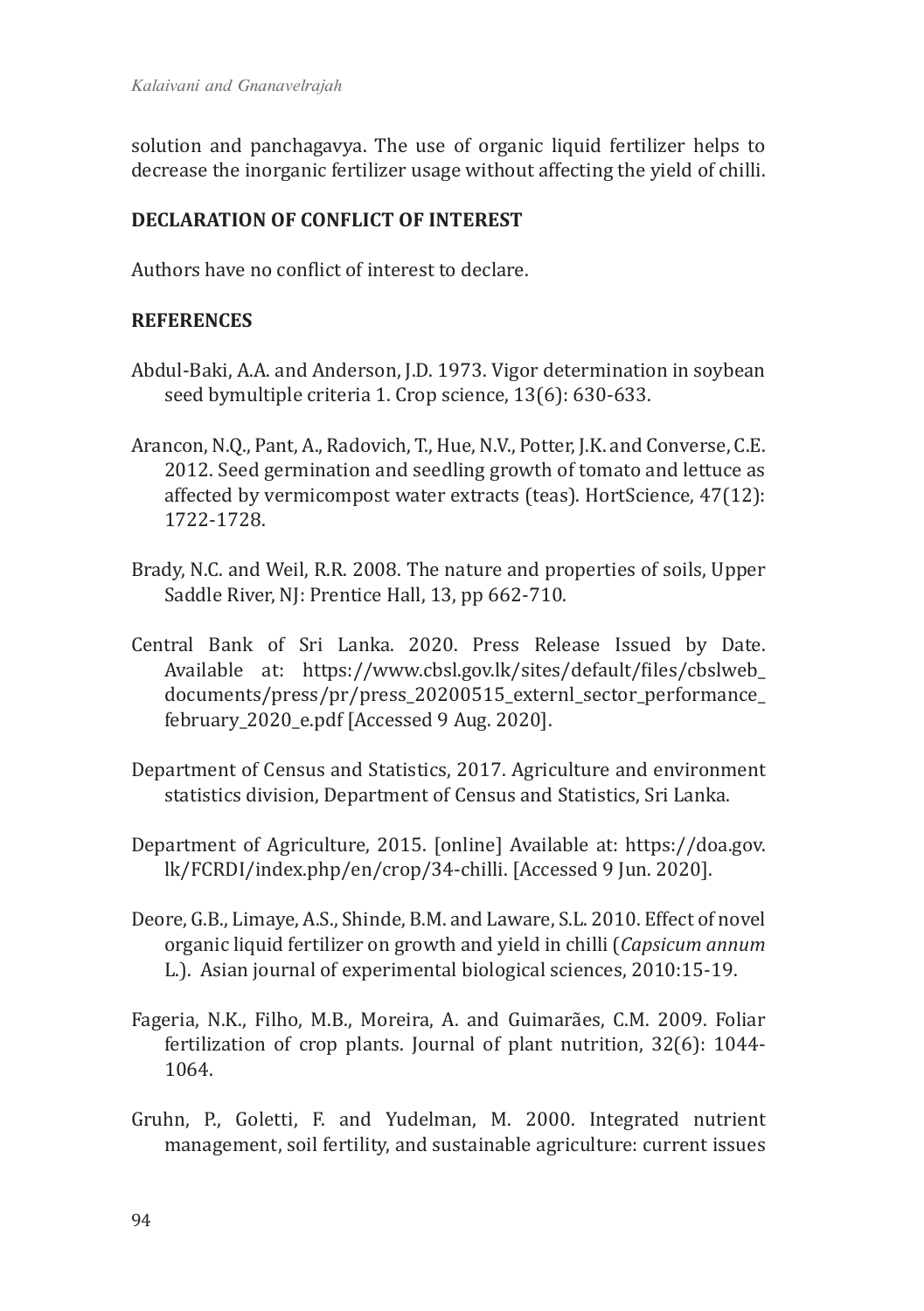and future challenges. Internatioal Food Policy Research Institute, Washington, pp 3-18.

- Haluschak, P. 2006. Laboratory methods of soil analysis. Canada-Manitoba soil survey, pp.3-133.
- Kalra, Y.P. 1971. Methods used for soil, plant, and water at the soils laboratory of the Manitoba-Saskatchewan region, Edmonton, Alta.: Canadian Forestry Service, Department of the Environment, pp 57-68
- Kolambe, B.N., Patel, K.K., Pawar, S.L., Patel, J.M. and Prajapati, D.R. 2013. A novel organic fertilizer of banana pseudostem. WIPO patent No. WO/2013/001478, ICAR.
- Maheshwari, M., Dhevagi, P., Udayasoorian, C. and Natarajan, S.P. 2007. A commercial input in agriculture. Proceedings of National Conference Glory Gomatha, S.V. Veterinary University tirupati: 41-45.
- Mary, S.S. and Balakrishnan, R. 1990. Effect of irrigation, nitrogen and potassium on pod characters and quality in chilli (*Capsicum annuum* L.) cv. K. 2. South Indian Horticulture, *38*(2):86-89.
- Millner, P., Ingram, D., Mulbry, W. and Arikan, O.A. 2014. Pathogen reduction in minimally managed composting of bovine manure. Waste management, 34(11):1992-1999.
- Misal, N.B., Patil, R.G., Shirgire, S.T. and Kulkarni, M.V. 2015. Effect of growing conditions and fertilizer scheduling with and without application of Banana pseudostem sap (enriched) on Biomass yield of fenugreek. Ecology, Environment & Conservation, 21: 351-356.
- Mohapatra, D., Mishra, S. and Sutar, N. 2010. Banana and its by-product utilisation: An overview. Journal of Scientific and Industrial Research, 69:323-329.
- Natarajan, K. 2007. Panchagavya for plant. Proceedings of National Conference. Glory Gomatha, S.V. Veterinary University Tirupati, 1-3.
- Oosterhuis, D. 2009. Foliar fertilization: mechanisms and magnitude of nutrient uptake. In: Proceedings of the fluid forum, 2: 15-17.